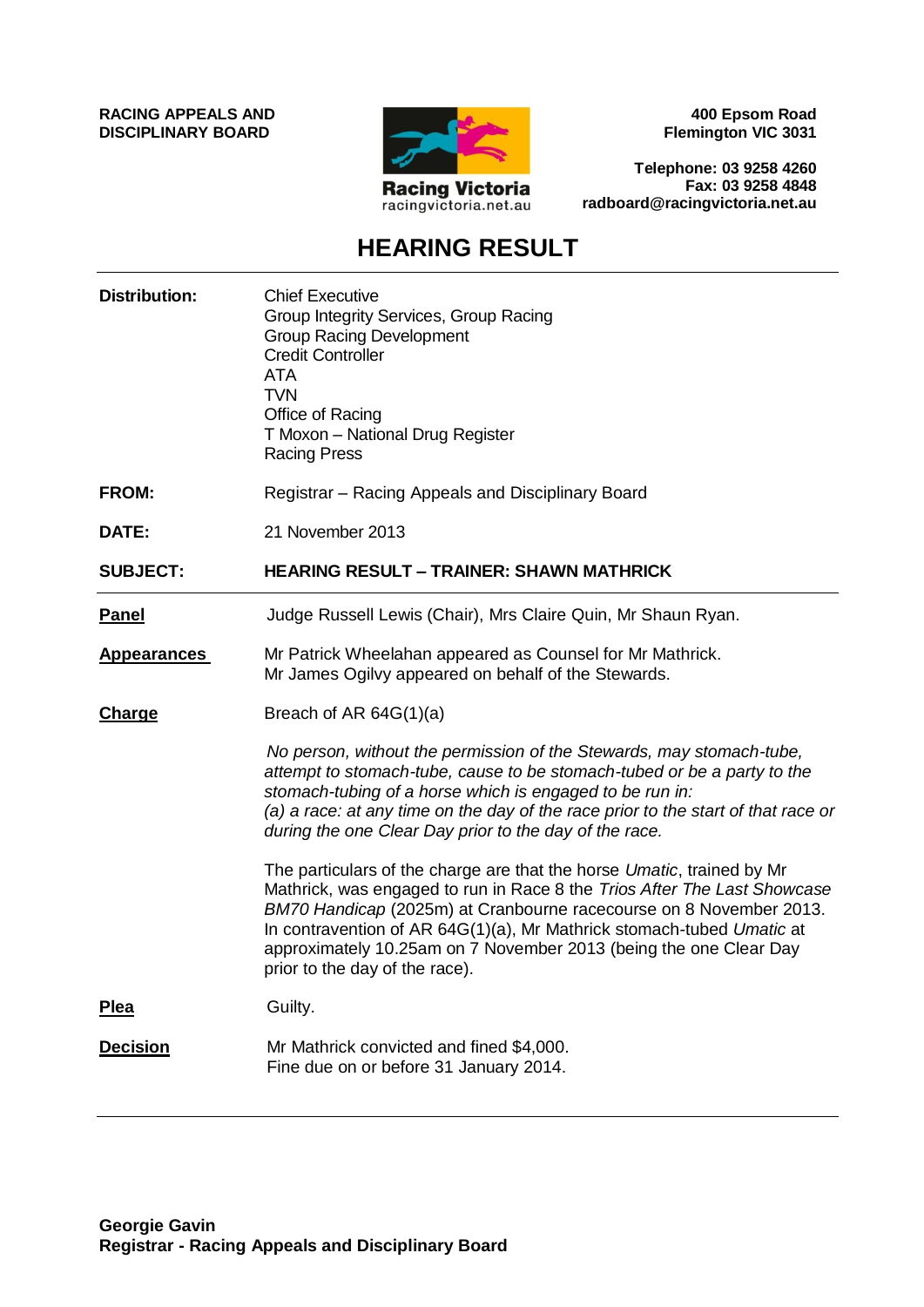# **TRANSCRIPT OF PROCEEDINGS**

### **RACING APPEALS AND DISCIPLINARY BOARD**

\_\_\_\_\_\_\_\_\_\_\_\_\_\_\_\_\_\_\_\_\_\_\_\_\_\_\_\_\_\_\_\_\_\_\_\_\_\_\_\_\_\_\_\_\_\_\_\_\_\_\_\_\_\_\_\_\_\_\_\_\_\_\_

**HIS HONOUR JUDGE R.P.L. LEWIS, Chairman MRS C. QUIN MR S. RYAN**

### **EXTRACT OF PROCEEDINGS**

### **DECISION**

### **TRAINER: SHAWN MATHRICK**

#### **MELBOURNE**

### **THURSDAY, 21 NOVEMBER 2013**

MR J. OGILVY appeared on behalf of the RVL Stewards

MR P. WHEELAHAN appeared on behalf of Mr S. Mathrick